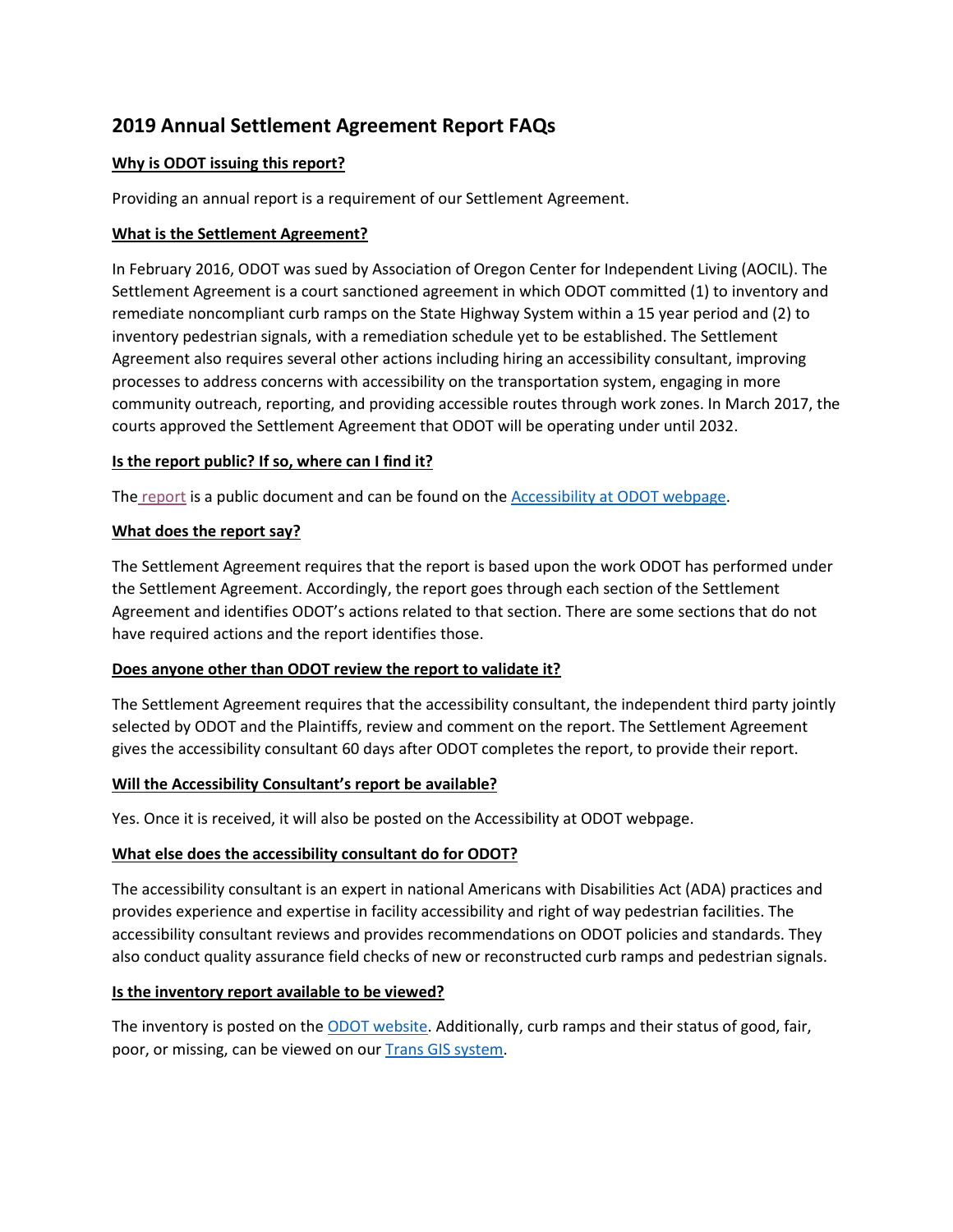#### **Will the inventory report be provided on a map?**

It is now viewable in our Trans GIS system.

#### **Where are the prioritized projects and when will they be completed?**

As part of the Settlement Agreement, ODOT agreed to dedicate \$5 million immediately to address curb ramps and pedestrian signals in the Plaintiffs' top priority locations. The Plaintiffs identified priority locations in Clatskanie, Springfield, Bend, Portland, Beaverton, and Lincoln City. Curb ramps and related pedestrian signals in some of these locations were already included in other ODOT projects separately funded, and with the Plaintiffs' concurrence, those will be completed in the timeline of those projects and with project specific funding, outside of the dedicated \$5 million. Even with many locations being paid for through other project budgets, the \$5 million is not enough money to cover all the curb ramps on the priority list. Those that are not completed as part of this effort will be completed in the 15 years of the Settlement Agreement.

#### **How many curb ramps will be completed for the \$5 million?**

At this time, we do not know the quantity of curb ramps and pedestrian signals that will be completed with these funds. We will be able to report more details as the projects are completed.

## **Will ODOT meet its first milestone of remediating 30% of its curb ramps by 2022, and if so, how many curb ramps did ODOT remediate in 2019?**

The 2017 inventory established the baseline for curb ramp remediation targets of 30% (7770) by 2022; 75% (19,424) by 2027 and 100% by 2032. Building on the work through 2018, ODOT remediated 1003 curb ramps in 2019, for a cumulative total of 1666 toward the 2022 milestone. The initial pace of remediation has been deliberate and calculated to increase over time. . ODOT believes that this approach will allow it to meet its Settlement Agreement obligations.

## **The report indicates that ODOT now has a policy for providing audible pedestrian signals. How do I request an audible pedestrian signal?**

Using the [Comments, Questions, Concerns, or Requests \(CQCR\) form](https://www.oregon.gov/odot/About/Pages/ADA-Issue-Request-Form.aspx) is the best way to make ODOT aware of your need.

#### **I see that some curb ramps were made compliant by using a design exception. What does that mean?**

The Settlement Agreement defined seven ways ODOT could make a curb ramp compliant. Achieving compliance by "technical infeasibility through a design exception" was one of those. This means that ODOT accepts as compliant a curb ramp that deviates from the standard design because it is technically infeasible to meet the standard for some element.

There are eleven elements on a curb ramp, each with specific dimensions or slopes. In some locations, it is not physically possible to meet the standards for all eleven elements. For instance, at a corner on a hill, limiting the slope to 8.3% may not be possible because the sidewalk, road, and adjacent property may all be steeper than that. In these cases ODOT will use a design exception to explain the limitations and the steps taken to provide a curb ramp that meets the standards on as many elements as possible. The Settlement Agreement then recognizes these curb ramps as compliant.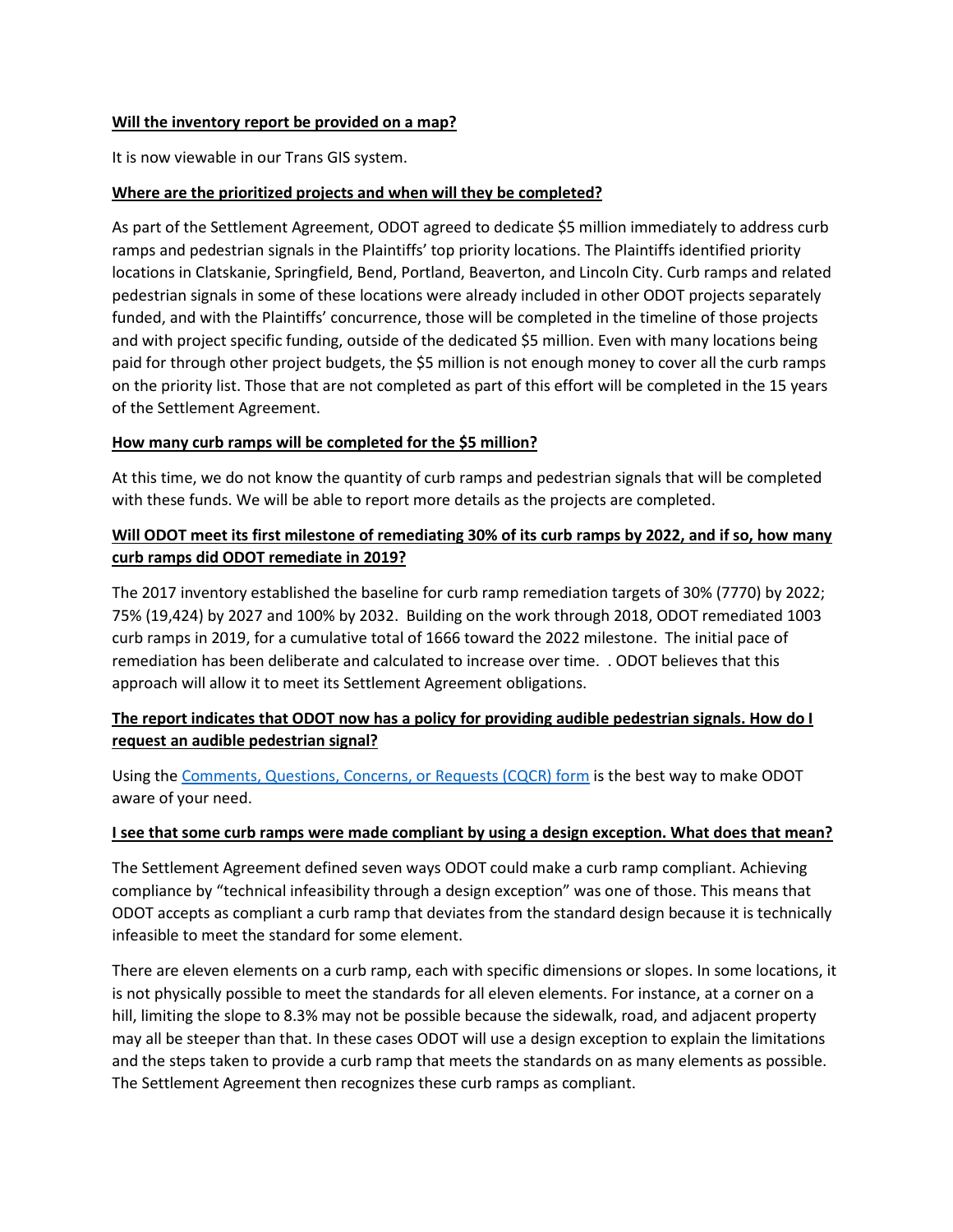# **I also see that some curb ramps are compliant due to crosswalk closures. Is ODOT closing crosswalks just to avoid remediating the related curb ramps?**

Definitely not. "Closing a pedestrian crossing as appropriate in compliance with Applicable Standards" is another of the seven defined ways a curb ramp can be made compliant. ODOT closes crosswalks where it determines it is unsafe for any pedestrian to cross the road. ODOT follows a defined process to evaluate locations to determine whether to close a crossing, including other available pedestrian access routes. If the closing is approved, there is a letter documenting the approval and a sign and barrier are placed at the location. There is only one person in ODOT authorized to approve closing a crossing. That ensures the review process at each location is very consistent.

## **How do I know what the alternate route is around a work zone in my area?**

There will be advance notice sent out through contacts at Centers for Independent Living (CILs) and the ODOT Resident Engineer's office and there will be signs and barricades indicating detours. Finally, you can sign up t[o receive notices for your area.](https://public.govdelivery.com/accounts/ORDOT/subscriber/new?preferences=true)

## **How many Comments, Questions, Concerns or Requests ("CQCRs") has ODOT received and how many have been resolved?**

In 2019, ODOT received 54 CQCRs. At the end of 2019, of those, 34 were resolved, 10 were in the investigation and remediation planning process, five were scheduled for future remediation as part of other planned projects, and five were referred to the appropriate local jurisdictions or otherwise could not be resolved by ODOT.

#### **I see there have been public meetings, but not in my area. Will there be?**

We have attended many public meetings throughout the state and will be attending many more. If there is an upcoming project in your area, there will be a meeting specifically for the project. If you are interested in a general outreach meeting, we share our meeting schedule with the Association of Oregon Centers for Independent Living (AOCIL). You can contact your local Center for Independent Living (CIL) for the upcoming meetings near you. All ODOT meetings are accessible to persons with disabilities, per the Americans with Disabilities Act.

#### **I have heard that ODOT completed a self-evaluation and has a transition plan. What are they?**

ODOT completed a self-evaluation as initially required by the Americans with Disabilities Act. The selfevaluation (1993) necessitated collection and analysis of data that subsequently informed ODOT's first ADA Transition Plan (1995). ODOT has since implemented practices that maintain pertinent data on an on-going basis. For example, curb ramp inventory was just updated for the state highway system in 2018 – as new curb ramps are constructed, inspection data is captured to update this inventory. These practices allow ODOT to evaluate compliance with ADA standards as a part of everyday business practices.

ODOT's current, updated ADA Transition Plan was approved and [published in 2017.](https://www.oregon.gov/ODOT/About/Pages/ADA.aspx) This document communicates who is responsible for implementation of the plan, includes identified physical barriers that limit accessibility, describes the methods that will be used to remediate these identified barriers and also describes the prioritization and schedule of when remediation will take place. Each plan update now uses data described above, but typically also includes recommendations to periodically review